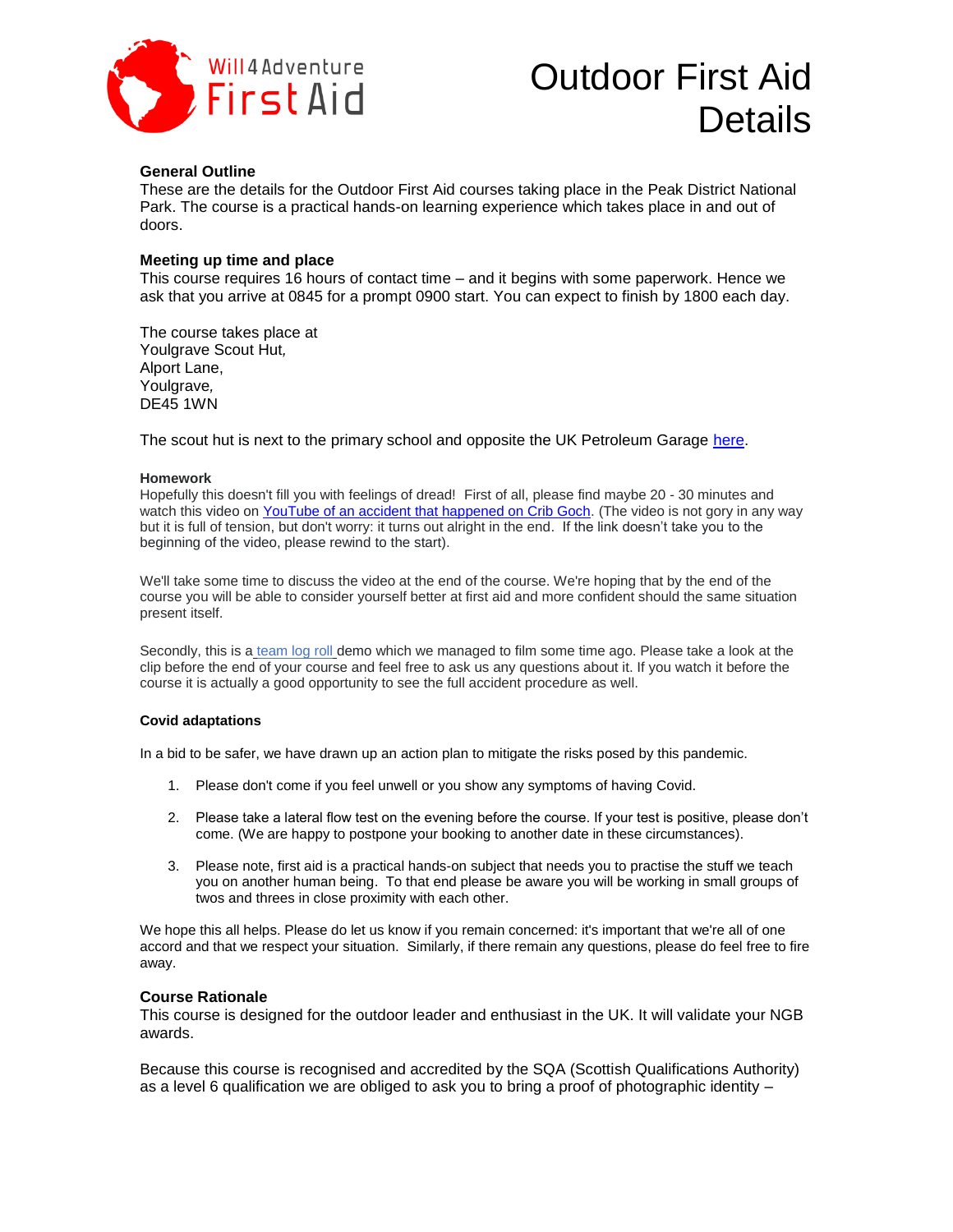passport, driving licence, firearms licence, student card, employer identity card etc for example would be great.

### **Qualification**

At the end of this course, successful candidates will be awarded the ITC Certificate in Outdoor First Aid at SCQF Level 6**.**

### **Extras**

Following successful completion of this course you will be sent an E-certificate. Should you wish to be sent a paper certificate as well, this will cost an extra £2. In addition, if you wish to be assessed and certificated for Emergency First Aid at Work, this will cost £15, plus £2 for a paper certificate.

### **Balance of payment**

Payment to William Legon T/A Will4Adventure First Aid can be made □ by BACs transfer to William Legon 60-83-71 03958752  $\Box$  by cheque to Will4Adventure First Aid, 13 Spring Hill, Sheffield, S10 1ET.

#### **Leader**

All outdoor first aid instructors who work for Will4Adventure First Aid are professional outdoor leaders first. They all hold various NGB awards and regularly work in the outdoors.

### **Equipment**

a. Main rules of thumb:

We work indoors and out on this course. We never travel far but will work outdoors regardless of the weather. Come prepared for cold, rain and/or hot sun

b. You will need: Evidence of identity – driver's licence, passport etc Day-sack (lined with a plastic bag) **Waterproofs** Comfortable footwear suitable for the conditions outdoors Watch / timer (for taking a pulse) Torch (winter courses only)

### **Assessment**

.

Throughout this course you will be assessed continually. Your practical skills will be assessed through many opportunities offered to demonstrate correct practice. Your knowledge at the end of day 1 will be assessed via ten question multiple-choice test.

If you think that you may have a condition, which may pose a problem or may prevent you from taking a full and active part on the course, we may be able to make a reasonable adjustment. Please see [ITC First's Access to Qualifications Information.](https://www.itcfirst.org.uk/policies/access-to-qualifications--reasonable-adjustments--special-considerations/5.htm) If you would like to request a reasonable adjustment please use the [Reasonable Adjustment Request Form.](https://www.itcfirst.org.uk/policies/procedures--forms/2.htm)

You are advised that by registering on an ITC First qualification you are protected by Will4Adventure's policies and [ITC First's set of policies](https://www.itcfirst.org.uk/policies/policies/1.htm) including [Complaints Policy and Appeals](https://www.itcfirst.org.uk/policies/policies/1.htm)  **[Policy](https://www.itcfirst.org.uk/policies/policies/1.htm)**